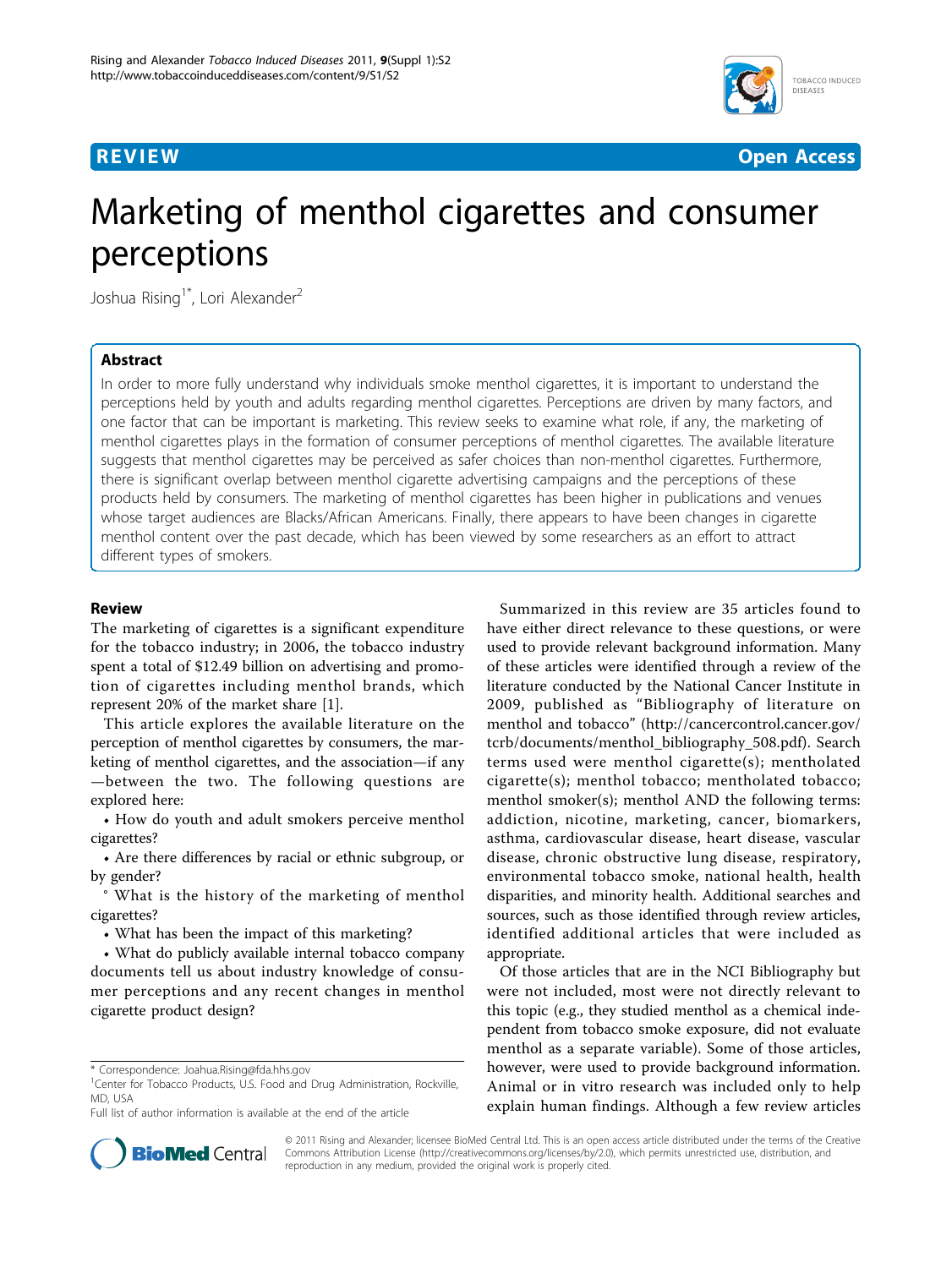were used to make general statements and/or provide background information, most were not included in deference to original sources. Published abstracts were not included out of concern that, due to the lack of details, those studies could not adequately be assessed.

## Perceptions of menthol cigarettes

#### Adult perceptions of menthol cigarettes

Only three studies on adult perceptions of menthol cigarettes were identified. Surveys and focus groups conducted by the tobacco industry (which are reviewed in the section on publicly available internal tobacco industry documents) also provided some information on consumer perceptions.

Hymowitz et al [[2\]](#page-7-0) surveyed 213 menthol smokers and asked why they smoked menthol cigarettes (Table 1)

The study did not assess the statistical significance of the differences between White and Black/African American smokers. More than half of all respondents, regardless of race, stated that their reasons for smoking menthol cigarettes included that they "taste better" and are "more soothing" as compared to non-menthol cigarettes. Of note, 7% of African American and 5% of White smokers stated that one reason for smoking menthol cigarettes was that they "are better for you," and 10% of African American smokers cited the advertising of these products as a reason for smoking them.

Richter and colleagues explored health risk perceptions in two studies using focus groups. In the first, Black/African American men and women (ages 45–64 years) who smoked menthol cigarettes participated in small-group discussions [[3\]](#page-7-0). Each discussion group included nine individuals who discussed a different topic; one such topic was the health effects of menthol. Individuals in this group described menthol cigarettes as "refreshing," "soothing," and "smooth" and non-menthol cigarettes as "strong" or "harsh." Some of the group participants attributed greater health problems to non-menthol cigarettes. When participants were asked to rank 10 packs of menthol or non-menthol brands in order of least to most dangerous, they consistently placed the menthol brands in the intermediate position, between "light" and "slim" cigarettes (perceived as least dangerous) and full-flavor non-menthol cigarettes.

Also evaluated in this study were the smokers' perceptions of advertising strategies. The majority of the participants agreed that menthol cigarettes were predominantly featured in Black publications, and that most cigarette advertising and marketing in their communities were for menthol brands, with minimal advertising of non-menthol brands. Some participants thought that tobacco companies targeted menthol cigarettes to Black/African American communities (and nonmenthol cigarettes to White communities) and believed that advertising played a role in what brands were sold in an area. They acknowledged, however, that many communities are racially/ethnically mixed, and that taste is an important factor in selecting a type of cigarette. Participants also thought that the predominant themes of ads for menthol and non-menthol cigarettes differed. They said that ads for non-menthol cigarettes featured outdoor scenes, adventure, and athletic outdoor activities. In contrast, they used terms such as "relaxed," "kicked back," and "cool" to describe ads for menthol cigarettes and also noted that these ads depicted urban, hip-hop, or party scenes. One participant noted, "The message is smoke menthol and you'll have fun."

In another study by Richter and colleagues, 16 focus groups of White, Hispanic/Latino, or Black/African American young adult (aged 18–22 years) current smokers were asked to discuss their knowledge and health perceptions of cigarettes and nontraditional tobacco products, and to compare the safety of light, nonmenthol, and menthol cigarettes to one another using terms of "safer than," "the same risk as," and "more harmful" [[4\]](#page-7-0).

|                                                                                          | White respondents<br>$(n = 39)$ | African American respondents<br>$(n = 174)$ |
|------------------------------------------------------------------------------------------|---------------------------------|---------------------------------------------|
| Menthol cigarettes taste better than regular non-menthol cigarettes                      | 74%                             | 83%                                         |
| Menthol cigarettes are more soothing to my throat than regular non-menthol<br>cigarettes | 51%                             | 52%                                         |
| I can inhale menthol cigarettes more easily than regular non-menthol cigarettes          | 21%                             | 48%                                         |
| I can inhale menthol cigarettes more deeply than regular non-menthol cigarettes          | 10%                             | 33%                                         |
| I always smoked menthol cigarettes                                                       | 39%                             | 63%                                         |
| Members of my family smoke menthol cigarettes                                            | 15%                             | 30%                                         |
| My friends that smoke, smoke menthol cigarettes                                          | 18%                             | 41%                                         |
| Menthol cigarettes suit my self-image better than regular non-menthol cigarettes         | 5%                              | 14%                                         |
| Menthol cigarettes are better for you than regular non-menthol cigarettes                | 5%                              | 7%                                          |
| Most of the advertising I see is for menthol cigarettes                                  | 3%                              | 10%                                         |

#### Table 1 Reasons for smoking menthol cigarettes (1)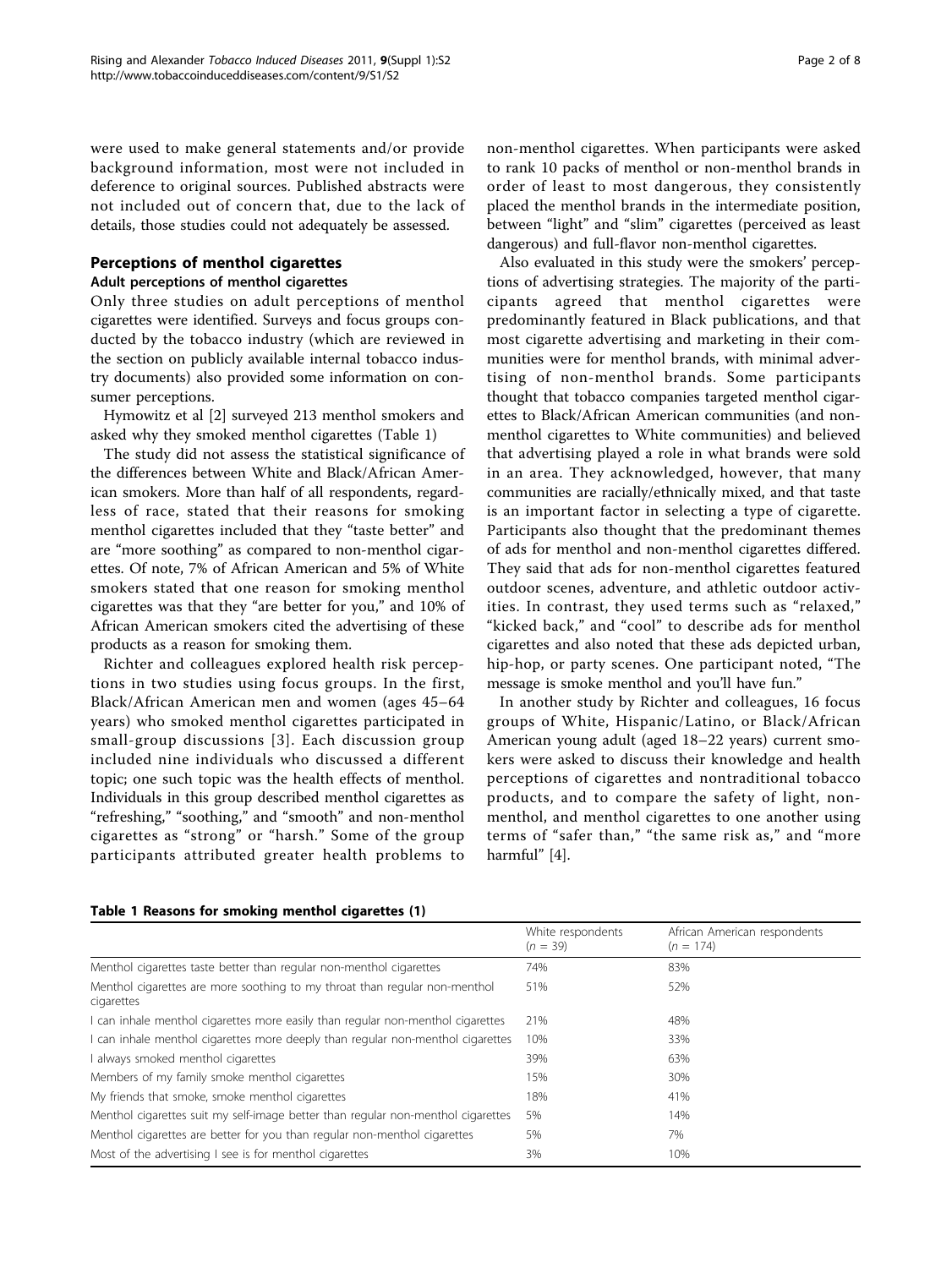The researchers found that "most of the non-Hispanic White participants rated light cigarettes as safer than menthol and menthol as more harmful than light. Comparisons between regular and menthol cigarette varieties were not consistent when the order of presentation was varied." When examining the responses of Hispanic/ Latino participants, the researchers found, "In comparisons with menthol and regular cigarettes, most of the non-in-college participants chose the more harmful ratings [for non-menthol cigarettes], regardless of the order of presentation of the products." The researchers found with African Americans, "light cigarettes [were] rated as either safer or the same risk as menthol cigarettes. In comparisons with menthol and regular cigarettes, most college and not-in-college participants chose the same risk or more harmful ratings, regardless of the order of presentation of the products" [\[4](#page-7-0)]. Thus, neither menthol nor non-menthol cigarettes were consistently considered more harmful. This study did not control for type of cigarette smoked in the analysis.

A study by Wachowski and colleagues used the 2005 New Jersey Adult Tobacco Survey to investigate smokers' risk perceptions. Unlike the previously discussed findings, they found that 30.2% of menthol smokers believed that menthol cigarettes were more risky than non-menthol cigarettes, as compared to 25.9% of all respondents (including smokers and non-smokers). [\[5](#page-7-0)]

#### Youth perceptions of menthol cigarettes

No articles were found that contained information on youth perceptions of menthol cigarettes.

#### Marketing history

In general, marketing of a product includes branding (name and packaging), advertising and promotion, product placement, and pricing. All of these tactics have been used to strategically market tobacco products, including menthol cigarettes. The brand names for some of the first menthol cigarettes were chosen to reflect "coolness," the characteristic that was thought to set menthol cigarettes apart. Among the early brand names were Snowball, Skis, and Penguin [[6\]](#page-7-0). The Penguin name was replaced by Kool, but the mascot, Willie the Penguin, remained. Advertisements expanded on the theme of coolness. Sutton and Robinson [[7\]](#page-7-0) evaluated advertisements for several brands of menthol cigarettes and identified four distinct types of messages: healthy/ medicinal; fresh, refreshing, cool, and crisp; youthful, silliness, and fun; and ethnic awareness.

#### Healthy/medicinal messages

Authors of reviews and commentaries (drawn from review of publicly available internal tobacco industry documents) have noted that menthol cigarettes were

described in ads during the 1940s and early 1950s as "smooth," "cool," and "healthier" [[6](#page-7-0)-[8](#page-7-0)]. Ads for early brands of menthol cigarettes suggested that smokers should use this type of cigarette when their throats were irritated or they had a cold, reinforcing the concept of the menthol cigarette having a medicinal property [[7](#page-7-0)]. In promoting the Kool brand of cigarettes, Willie the Penguin was often dressed as a doctor in print, television, and point-of-sale advertisements [[6\]](#page-7-0).

In a study of tobacco advertisements, Samji and Jackler [[9](#page-7-0)] collected and reviewed several thousand ads that had appeared in print between 1920 and 1954, focusing on ads that depicted physicians and/or had a theme of throat health. Two of the cigarette brands featured in the collection of advertisements were Spuds (the first patented menthol cigarette) and Kool. Early advertisements for Spuds depicted the "smoke zone" as being the same as the "colds zone"; one such ad read: "Smoke soothing smoke, Spud Smoke, for the good and comfort of your nose and throat" [[9\]](#page-7-0). The slogans used to advertise Spuds and Kool (and later menthol brands as well) included health messages that capitalized on the benefits of menthol as a home remedy for throat irritation, colds, and other respiratory illnesses (Table [2](#page-3-0)) [[7,9](#page-7-0)].

#### Fresh, refreshing, cool, and crisp; youthful, silliness, and fun

According to literature reviewing internal tobacco industry documents that are now publicly available, the health properties of menthol were replaced in advertising with phrases such as "cool," "clean," "crisp," and "fresh" beginning in the late 1950s and continuing through the 1960s. Images in print advertisements reinforced these words, depicting rain forests, waterfalls, woods, and streams. Beginning in the 1970s and 1980s, other advertising campaigns focused on youthfulness, silliness, and fun [[7\]](#page-7-0). The Newport campaign, "Alive with Pleasure" is one example of this latter theme. Sutton and Robinson go on to state that "the central theme of Newport advertising is obvious: 'Kids just want to have fun.'…The advertising messages over the past 30 years have stressed that smoking a Newport is part of youth, part of having pleasure in life, part of having a good time" [\[7](#page-7-0)].

A summary of a focus group conducted on behalf of the tobacco industry noted that Newport was considered to be a cigarette for young people who get "high on life" [[7\]](#page-7-0). Images were primarily of people having fun and taking part in youthful activities. When Balbach et al [\[10](#page-7-0)] reviewed advertisements of menthol cigarettes to the Black/African American population, they identified escape/fantasy and nightlife fun as two of the three primary images featured in the ads.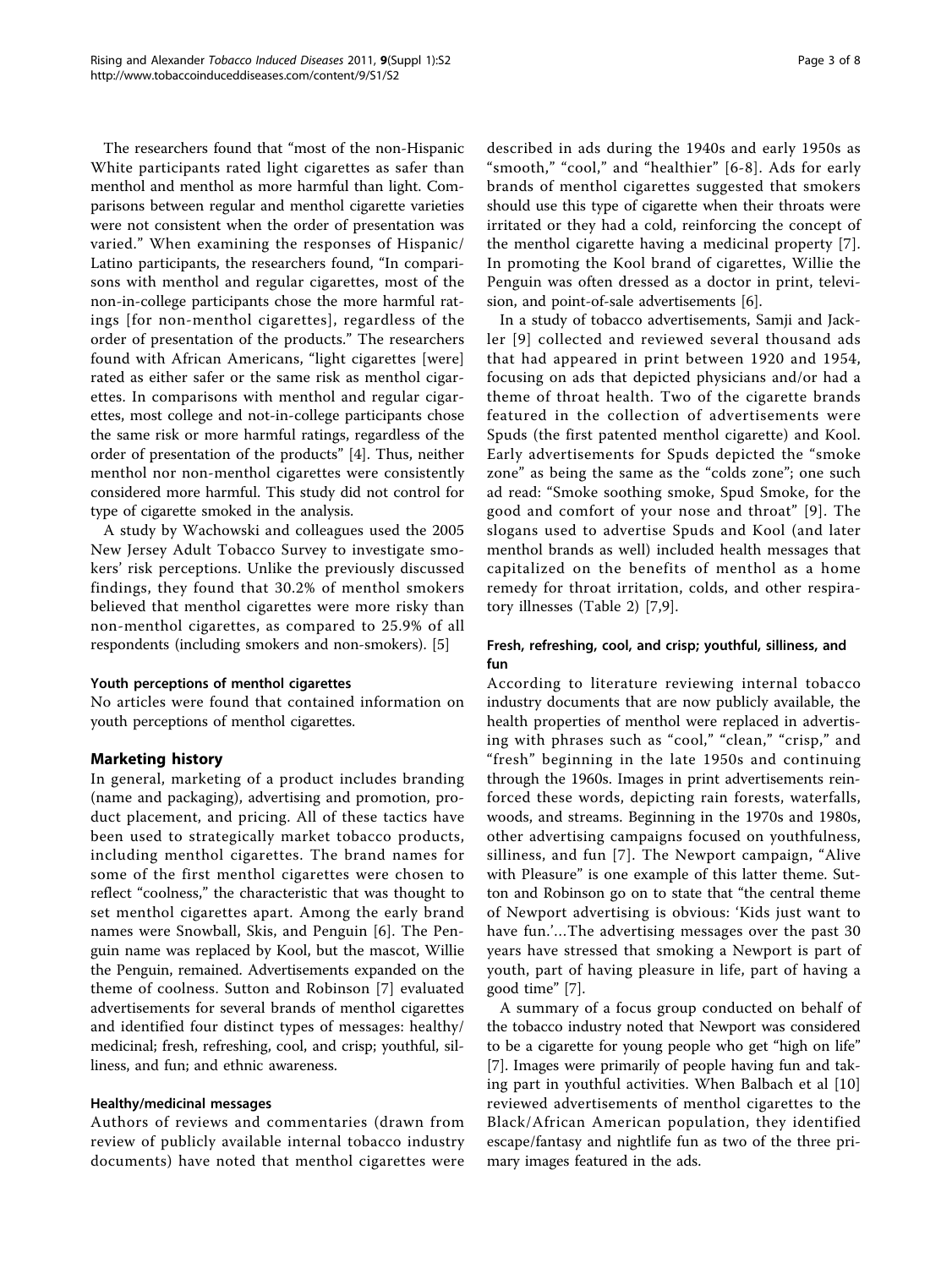| Cigarette<br>Brand | Slogans                                                                                                                                                                                                                                                                                                                                                                                                                                                                                                                                                                                                                                                                                                                                                                      |
|--------------------|------------------------------------------------------------------------------------------------------------------------------------------------------------------------------------------------------------------------------------------------------------------------------------------------------------------------------------------------------------------------------------------------------------------------------------------------------------------------------------------------------------------------------------------------------------------------------------------------------------------------------------------------------------------------------------------------------------------------------------------------------------------------------|
| Spuds              | "When your throat is irritated, change to Spuds."<br>"Nose or throat congested? It's time to change to Spuds."<br>"Throat sore? Time to give it a rest."<br>"Smoke like a chimney? Who cares! Your mouth will taste clean as a whistle."                                                                                                                                                                                                                                                                                                                                                                                                                                                                                                                                     |
| Kool               | "Doctorsagree that Kools are soothing to your throat."<br>"For your throat's sake-switch from 'hots' to Kools."<br>"Your throat will like the change. The mild menthol is definitely refreshing."<br>"Those holiday throats need a carton of Kools."<br>"Keep a clear head with Kools. All the signs seem to point to a tough winter: cold, ice, chills and sniffles. Why not play it safe and<br>smoke Kools?"<br>"Has a stuffed-up head killed your taste for smoking? Light a Kool. The mild menthol gives a cooling, soothing sensationleaves<br>your nose and throat feeling clean and clear."<br>"There is just enough menthol in Kools to soothe your throat and refresh your mouth no matter how hot the weather gets—no<br>matter how hard and how long you smoke." |

#### <span id="page-3-0"></span>Table 2 Health-Related Messages in Slogans in Early Advertisements of Two Brands of Menthol Cigarettes, 1920–1954: Spuds and Kool [\[9](#page-7-0)]

#### Ethnic awareness campaigns

Several tobacco researchers have provided an overview of the marketing of menthol cigarettes to the Black/ African American population, noting that the marketing strategy followed a course similar to the social evolution of the Black/African American community [[6,7](#page-7-0),[10](#page-7-0),[11\]](#page-7-0). This marketing approach began after World War II, when Black/African American individuals began moving into urban areas and the marketing became more aggressive to reach low-income Black/African American individuals in inner city communities, with menthol cigarettes promoted as "sophisticated" and "cool" [[6,7](#page-7-0),[10,11\]](#page-7-0). The "cool" psychologic identity of being a smoker of menthol cigarettes is one of several factors that influence the choice of this type of cigarette, according to Castro [[12](#page-7-0)]. Several tobacco companies engaged ethnic marketing firms to help them develop specific marketing strategies to reach the Black/African American population [\[11](#page-7-0)].

Later advertisements featured Black/African American models and spokespersons (especially leading athletes and entertainers), Afro hairstyles; popular music (soul, jazz, hip-hop) and other content drawn from Black/African American pop culture [[6,7,13\]](#page-7-0).

In their study of ads appearing in Black/African American publications during 1989–1990, Balbach et al [\[10](#page-7-0)] also found that ads featured images conveying a sense of fun and of being suave and sophisticated, and they identified predominant themes of an escape/fantasy setting, images of expensive objects, and a nightlife setting (100%, 73.7%, and 57.7%, respectively); the escape/fantasy and nightlife settings continued in 1999–2000 (71.9% and 77.8%, respectively), although there was a substantial decrease in the use of images of expensive objects (15.9%).

#### Data on marketing

#### Marketing to Black/African American individuals

Research that has been done on marketing to specific racial or ethnic subgroups has compared marketing to a specific subgroup with marketing to White individuals. In order to explore this area, published studies have looked at the following types of marketing: magazines, billboards, point-of-sale, and promotions. Little research has been done on the impact of this marketing.

Cummings et al [\[14](#page-7-0)] reviewed full-page cigarette ads appearing from June 1984 to May 1985 in seven different magazines, with four directed primarily at a White audience: Newsweek, Time, People, and Mademoiselle, and three directed primarily at a Black/African American audience: Jet, Ebony, and Essence. The researchers found that the ads for cigarettes in the three publications for Black/African American audiences were focused on menthol cigarettes (83.4% in Jet, 59.1% in Ebony, and 65.7% in Essence). In contrast, the cigarette ads in magazines directed at White audiences were much less likely to be for menthol cigarettes (24.6% in People, 5.1% in Time, and 4.9% in Newsweek).

Data from a later study found a similar pattern, with more ads for menthol cigarettes in publications designed for Black/African American individuals. In their review of 274 cigarette ads published between January 1998 and August 2002 in 54 issues of People and 56 issues of Ebony, Landrine et al [\[8](#page-7-0)] found a significant difference in the prevalence of ads for menthol cigarettes, with 67.2% of the cigarette ads in Ebony being for menthol cigarettes, compared with 17.3% in People ( $p < .0005$ ). Stepwise logistic regression analysis indicated that Ebony was 9.8 times as likely as People to contain an ad for menthol cigarettes.

Balbach et al [[10\]](#page-7-0) also compared cigarette ads in popular magazines with primarily Black/African American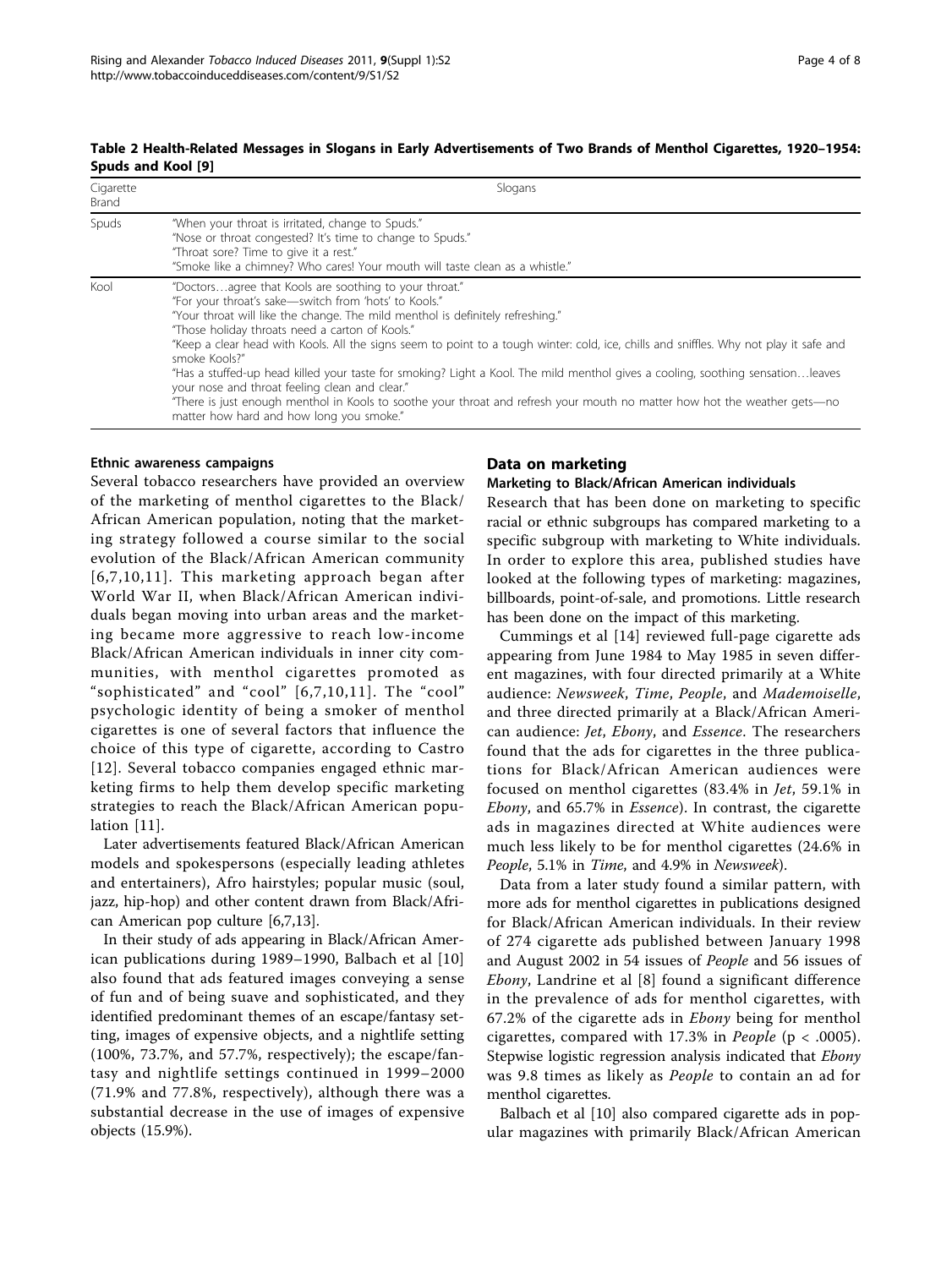or White readers. These researchers compared 379 ads for cigarettes (RJ Reynolds brand) published in Jet, Ebony, and Essence with those published in People Weekly at two time points spanning a decade (in 1989– 1900 and again in 1999–2000). During the two time periods, virtually all of the RJ Reynolds ads in Jet, Ebony, and Essence were for menthol cigarettes (100% and 97.7%), compared with 31.6% and 0% in People Weekly  $(p < .001)$ .

Altman et al [[15\]](#page-7-0) conducted an analysis of 901 billboards in one urban setting and found that tobacco was the leading product advertised (19% of all billboards), with menthol cigarettes advertised in 13% of all tobacco billboards. The proportion of tobacco billboard ads was significantly higher in Black/African American neighborhoods than in White neighborhoods (24% vs. 17%; p < .03), and Black/African American neighborhoods were also more likely than White neighborhoods to contain billboards with ads for menthol cigarettes (22% vs. 11%;  $p < .01$ ).

The findings of a study of point-of-sale advertising study in one community demonstrated the marketing of menthol cigarettes to the Black/African American population. Laws et al [[16\]](#page-7-0) found that the percentage of ads for menthol cigarettes was highest (32.3%) in stores selling tobacco products in a predominantly Black/African American urban community, compared with 10% of ads in non-minority neighborhoods. Both the Laws [\[16\]](#page-7-0) and the Altman [[15](#page-7-0)] study are limited in that they only examined advertising in one geographic area.

Promotional offers on cigarettes (e.g., coupons, twofor-one offers, retailer discounts), which represented three-quarters of the tobacco industry's marketing expenses in 2002, are another tactic that can focus on specific populations [[13\]](#page-7-0). White et al [[13\]](#page-7-0) analyzed data from 4,618 current smokers who responded to the population-based 2002 California Tobacco Survey (a random-digit-dialed survey). Among all respondents, smokers of menthol brands used promotional offers more often than smokers of the two other leading (nonmenthol) brands (57.1% [menthol brand] vs. 49.1% [Camel] and 34.8% [Marlboro]); this analysis did not control for age, race, or socioeconomic status. The researchers also found that among Black/African American individuals, those who smoked menthol cigarettes were more likely to use promotional offers than those who smoked non-menthol cigarettes (65.4% vs. 28.7%).

Finally, one cross-sectional survey examined the influence of tobacco advertising; the survey was conducted among adult Black/African American smokers in a low socioeconomic, urban area of Los Angeles [[17\]](#page-7-0). Approximately 69% of the 432 survey participants (115 men and 181 women) smoked menthol cigarettes. Participants were asked two questions to evaluate their exposure to advertising:

• When you were a child, the ads you saw or heard most often were for menthols or non-menthols?

• Currently, the ads you see most often are for menthols or non-menthols?

Women who were exposed to ads for menthol cigarettes in their childhood had a higher odds ratio (1.72) for currently smoking menthol cigarettes than women who were not exposed, though this was not statistically significant. Men who had been exposed to ads for menthol cigarettes in their childhood had a lower odds ratio (0.61) for currently smoking menthol cigarettes than men who were not exposed, though this was also not statistically significant. Finally, the odds ratios were higher for both men and women to be more likely to smoke menthol cigarettes if they were currently exposed to advertising of menthol cigarettes, but these results were not statistically significant either.

#### Marketing to Hispanic/Latino individuals

Research on marketing to Hispanic/Latino populations has been examined in three studies looking at the advertising of menthol cigarettes to Hispanic/Latino populations. All of these studies were also discussed in the last section, as they also examined the advertising of menthol cigarettes to Black/African American populations.

The study by Landrine et al [[8](#page-7-0)] included 31 issues of the Spanish version of People in its comparison of cigarette ads. The Hispanic/Latino audience did not appear to be a large focus of cigarette ads overall, with a mean of 1.58 ads per issue (compared with 1.87 ads per issue of People and 2.25 ads per issue of Ebony). Although most ads were for non-menthol cigarettes, the Spanish version of People was 2.6 times more likely than the English version of People to contain ads for menthol cigarettes [[8\]](#page-7-0). The authors concluded that the tobacco industry appeared to be using similar strategies to market to the Hispanic/Latino population as had been used with the Black/African American population.

In the study of billboards by Altman et al [\[15\]](#page-7-0), Hispanic/Latino neighborhoods had significantly more tobacco ads as compared to White neighborhoods or Asian neighborhoods (25% vs. 17% and 14% respectively; p < .03). Hispanic/Latino neighborhoods were also significantly more likely to contain billboards with ads for menthol cigarettes as compared to White or Asian neighborhoods (17% vs. 11% and 10%, respectively;  $p < .01$ ).

Further information is provided by the study of pointof-sale advertising by Laws et al [[16\]](#page-7-0). The rates of advertising for menthol brand cigarettes were higher in two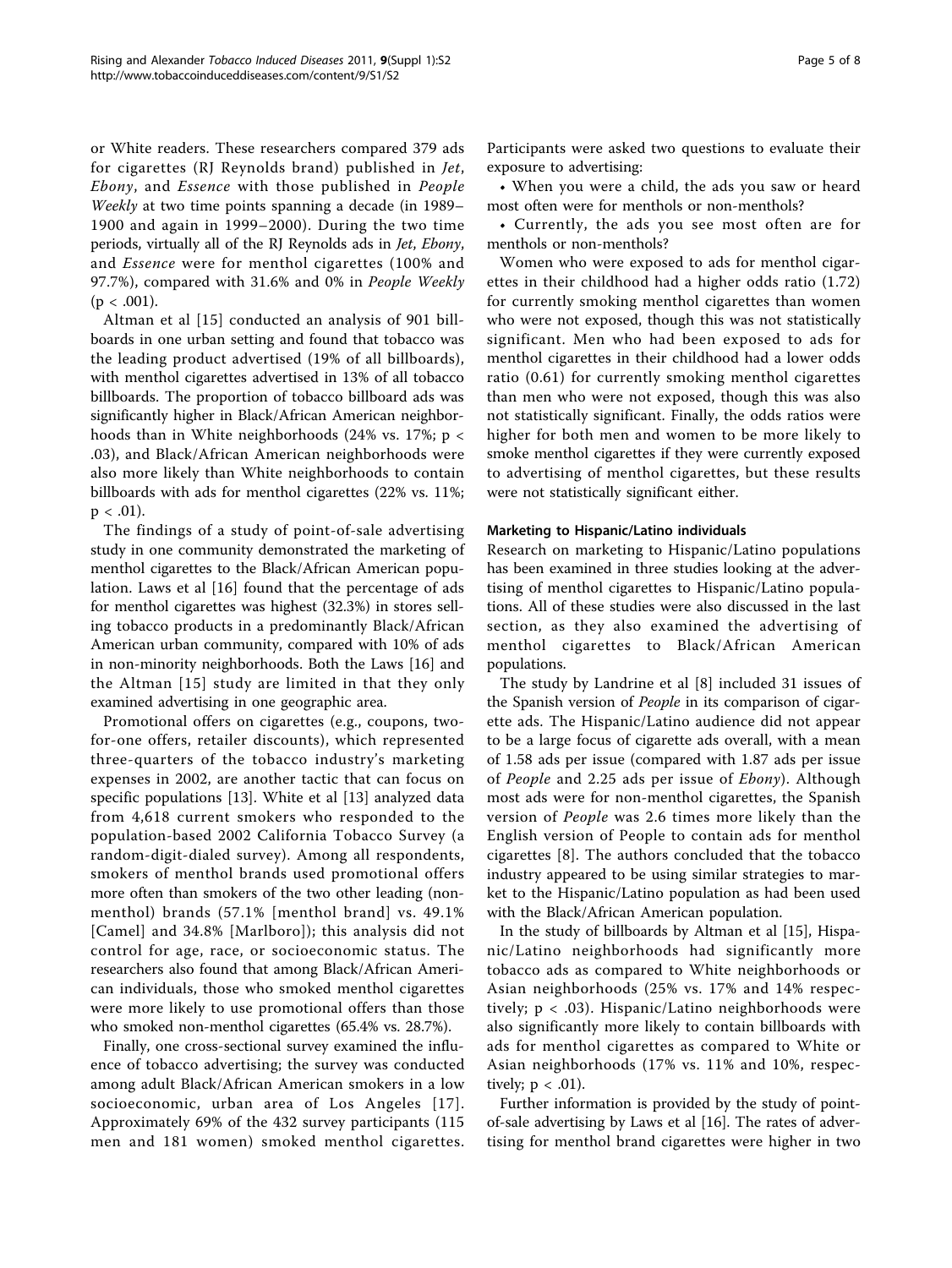predominantly Hispanic/Latino communities (18.1% and 14.8%) than in nonminority neighborhoods (10%).

#### Marketing to women

Little published research was found on the advertising of menthol cigarettes to women. The bibliography includes two reviews about tobacco use among women, but neither had menthol-specific advertising information.

One article based on review of internal tobacco industry documents noted that ads for menthol cigarettes were often designed to appeal to women, with images of romantic couples, flowers, and springtime [\[7](#page-7-0)].

#### Marketing to youth and young adults

Youth are an important population for the tobacco industry, as smoking initiation most often occurs before the age of 21. Only three articles describing research on the marketing of menthol cigarettes to youth and young adults were identified [\[18](#page-7-0)-[20](#page-7-0)].

Before describing this research on menthol cigarette marketing to youth, it is important to note the substantial role of tobacco advertising as an influencing factor for youth tobacco users. According to several cross-sectional and longitudinal surveys, adolescents (aged 12–17 years) have high receptivity to tobacco advertisements, and, in turn, high receptivity is associated with enhanced appeal of smoking, smoking initiation, and smoking progression (an increase in smoking behavior) among youths [[21](#page-7-0)-[25\]](#page-7-0). Specifically, surveys have shown that adolescents who report a high level of exposure to cigarette advertising are up to twice as likely to be cigarette smokers [[22\]](#page-7-0), and that receptivity to advertising is a stronger influencing factor in determining susceptibility to initiating smoking than exposure to peer or family smokers or sociodemographic variables [[23\]](#page-7-0). Receptivity to advertising has varied according to race/ethnicity, with the highest receptivity among non-Hispanic White adolescents, and lower levels among Hispanic/Latino, Black/African American, and Asian American/Pacific Islander youth [[26,27\]](#page-7-0) In addition, multiple studies have shown that young smokers (aged 13–18 years) use the most extensively advertised cigarette brands [[28](#page-7-0)-[30\]](#page-7-0).

The strongest evidence of advertising as an important influence on youth tobacco use is a systematic review of longitudinal studies that found exposure to tobacco advertising and promotion to be associated with increased likelihood of smoking initiation among adolescents [[31](#page-7-0)]. However, advertisements for menthol cigarettes were not specifically evaluated in these surveys.

One study in the bibliography included a component to evaluate youth's perceptions of menthol cigarettes. In this 2008 study, five focus groups were conducted among Black/African American children (mean age, 12– 13 years) in Washington, D.C.; the total sample size was small (28 children), with three to eight children in each of 5 focus groups [\[19](#page-7-0)]. Only four of the 28 children said that they had ever smoked. Limited findings were presented in the report, and menthol cigarettes were not specifically discussed. As part of some group discussions, the authors asked participants to recall specific tobacco marketing campaigns, and the following is an image recalled by one participant of a menthol cigarette brand: "They in the, the Kool magazine, they always have black people smoking…they were smoking and having fun…just standing up, like laughing" [\[19](#page-7-0)].

One study of advertising directed at youth was a crosssectional study of 3,151 advertisements of tobacco products in 184 retail stores in Hawaii [[18\]](#page-7-0). Advertisements were weighted by size (small, medium, large) based on the hypothesis that larger ads may have greater visual impact. Among the four brands that accounted for two-thirds of the advertisements, the cigarette with the largest number of total ads based on weighted data (848 ads) was a menthol brand (Kool). Kool also had the most outdoor ads, and, overall, approximately 31% of stores within 1,000 feet of a school or a playground had outdoor tobacco ads. Kool is the leading brand smoked by youth in Hawaii, suggesting an association between use of menthol cigarettes and advertising, but the study was not designed to determine the presence of a causal relationship.

The other study specifically looking at the marketing of menthol cigarettes to younger individuals examined the perceived age of models in ads for menthol and non-menthol cigarettes [\[20](#page-7-0)] In that study, the researchers selected 50 ads (from 65 publications) that were judged to include a model whose face was "clearly visible." Of the 12 brands of cigarettes in the ads, three were menthol (Newport, Newport Lights, and Kool Milds). A total of 22% of the models were perceived to be aged 18–24 years. Among the brands with the highest percentage of models perceived to be younger than 25 years were Kool Milds (5 of 10 models) and Newport Lights (1 of 2 models). On average, ads for menthol cigarettes tended to have models who were perceived as looking younger (mean: 25.7 years) than models in ads for non-menthol cigarettes (mean: 31.9 years). Ads for menthol cigarettes also tended to appear in magazines that had more youthful audiences. The average audience age was 31.1 for publications with Newport Lights ads and 31.3 for publications with Newport and Kool Milds ads, while the audience age for non-menthol cigarette ads ranged from 31.3 to 41.0, with the exception of Lucky Strike Lights (average audience age = 28.5).

#### Research on publicly available internal tobacco industry documents

Four published articles were identified that examined publicly available internal tobacco industry documents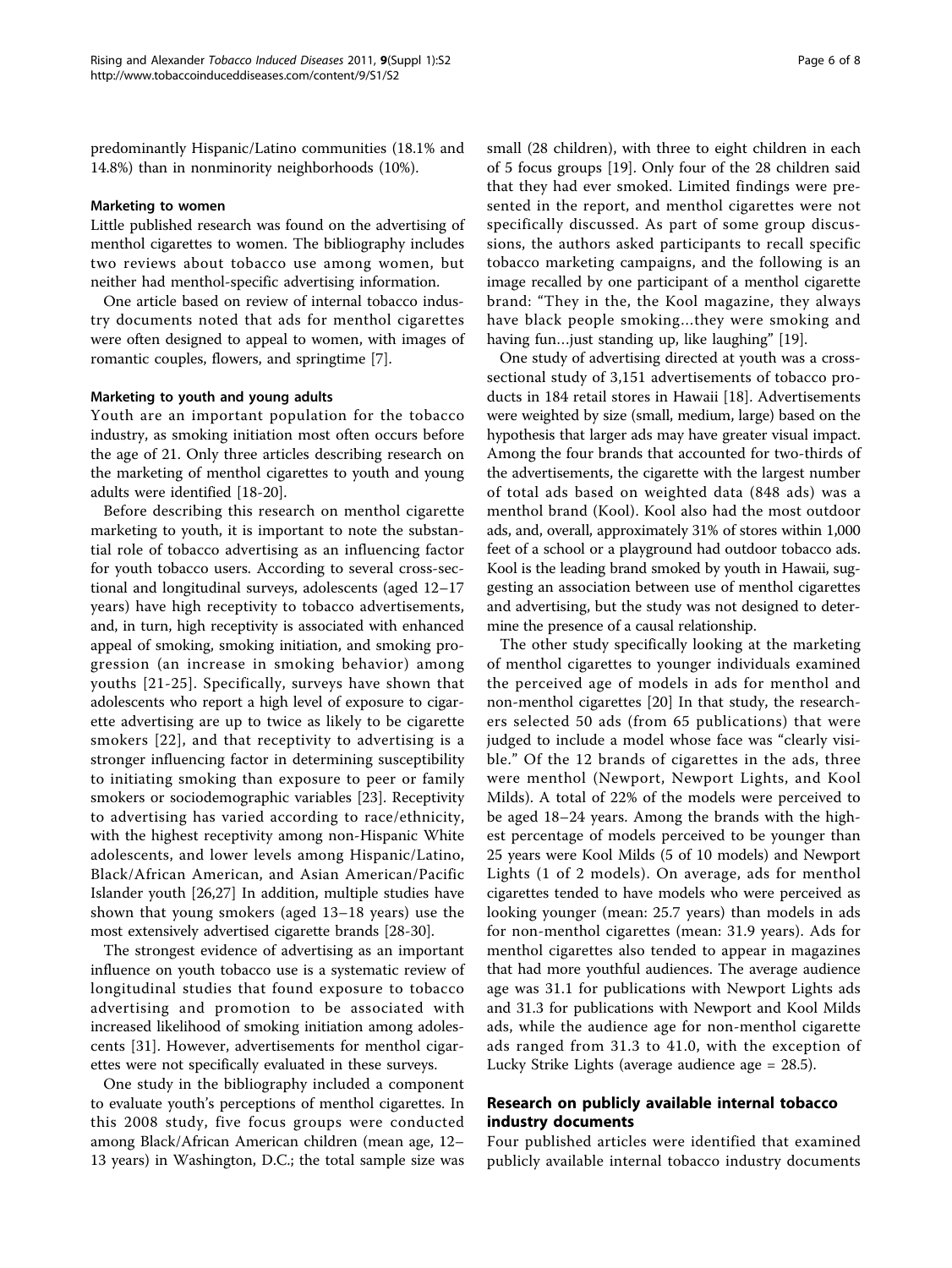for information on consumer perceptions of menthol cigarettes and on the impact of tobacco industry marketing of menthol cigarettes [\[19,32-34](#page-7-0)].

#### Adult perceptions of menthol cigarettes

In reviewing menthol cigarette use, Giovino et al [[32](#page-7-0)] used a quote from a focus group study done for Philip Morris in 1968:

"There are indications that menthols tend to be considered generally 'better for one's health.' That impression refers not only to the health of the respiratory tract, but the whole organism. The majority view is that menthols are 'less strong' than regular cigarettes, and that a cigarette which is 'less strong' is better for a person's health."

An RJ Reynolds document from 1977 discussed racial differences in the perception of menthol cigarettes; it highlighted that Black/African American menthol cigarette smokers were more likely than White menthol cigarette smokers to believe that menthol cigarettes were "better if you smoke a lot," "lower in tar and nicotine," "less likely to make you cough," "better when you have a cold," and "less irritating to the throat" [[32\]](#page-7-0).

An internal tobacco industry document from 1986 also described differing preferences among menthol smokers, and that not all menthol cigarette smokers desired the same level of menthol in their cigarettes [[33\]](#page-7-0).

"All three major brands (Salem, Kool, Newport) built their franchise with YAS [younger adult smokers]… using a low menthol product strategy. However, as smokers acclimate to menthol, their demand for menthol increases over time…Responsive brands whose strategy is to maximize franchise value invariably increase menthol levels over time."

Another quotation from a 1987 document made a similar point:

"A product having a moderate to high menthol taste will usually be rejected by starters, while the same level will be quite acceptable to established menthol smokers" [[34\]](#page-7-0).

Youth and young adult perceptions of menthol cigarettes Kreslake et al examined publicly available tobacco company documents for information on the marketing of menthol cigarettes to youth and young adults. In an RJ Reynolds document from 1987, they highlighted a quotation that showed knowledge that younger smokers preferred lower levels of menthol in cigarettes: "The want for less menthol does indeed skew younger adult." Furthermore, Kreslake et al cite documents that they clain demonstrate that RJ Reynolds considered the low menthol levels one of the main reasons that Newport cigarettes were so popular among younger smokers [[33](#page-7-0)].

In their review of publicly available internal tobacco industry documents, Johnson et al [[19\]](#page-7-0) found that tobacco companies conducted market research to better understand the smoking patterns of young Black/African American individuals and sought strategies to enhance the prevalence of smoking, and especially the smoking of menthol cigarettes, in this population.

#### Recent changes in menthol levels of cigarettes

Based on a review of publicly available internal tobacco company documents, Kreslake et al outlined a number of changes made to the menthol levels in menthol cigarettes between 2000 and 2007 [[33](#page-7-0)]. They documented that two new brands of menthol cigarettes were introduced with low levels of menthol, that two existing brands lowered their menthol levels between 2000 and 2007, and that one brand increased its menthol level. They concluded their review by stating, "We found evidence that the tobacco industry… introduced new menthol brands to gain market share, particularly among adolescents and young adults."

#### Conclusions

The marketing and advertising of menthol cigarettes is a possible contributing factor to the higher rates of menthol cigarette use among several population subgroups. However, it is difficult to draw definitive conclusions because of the limited research that is available and the cross-sectional nature of the research (which can demonstrate associations but are limited with regard to assessing causality). Furthermore, limitations of the studies that have been published include retrospective designs, small sample sizes, a small geographic survey area, and reliance on focus groups. This makes it difficult to generalize the research findings.

The research outlined above does support the following conclusions:

• Research studies and reviews of publicly available internal tobacco industry documents suggest that menthol cigarettes may be perceived to be safer choices than non-menthol cigarettes.

• There is significant overlap between the themes of menthol cigarette campaigns and consumer perceptions of menthol cigarettes.

• Marketing of menthol cigarettes is higher in publications/venues whose target audiences are Black/African Americans.

• Publicly available internal tobacco industry documents differentiate the preferences of younger smokers with those of experienced smokers, with younger smokers preferring lower levels of menthol than experienced smokers.

• There have been changes in cigarette menthol content over the past decade as some brands have moved